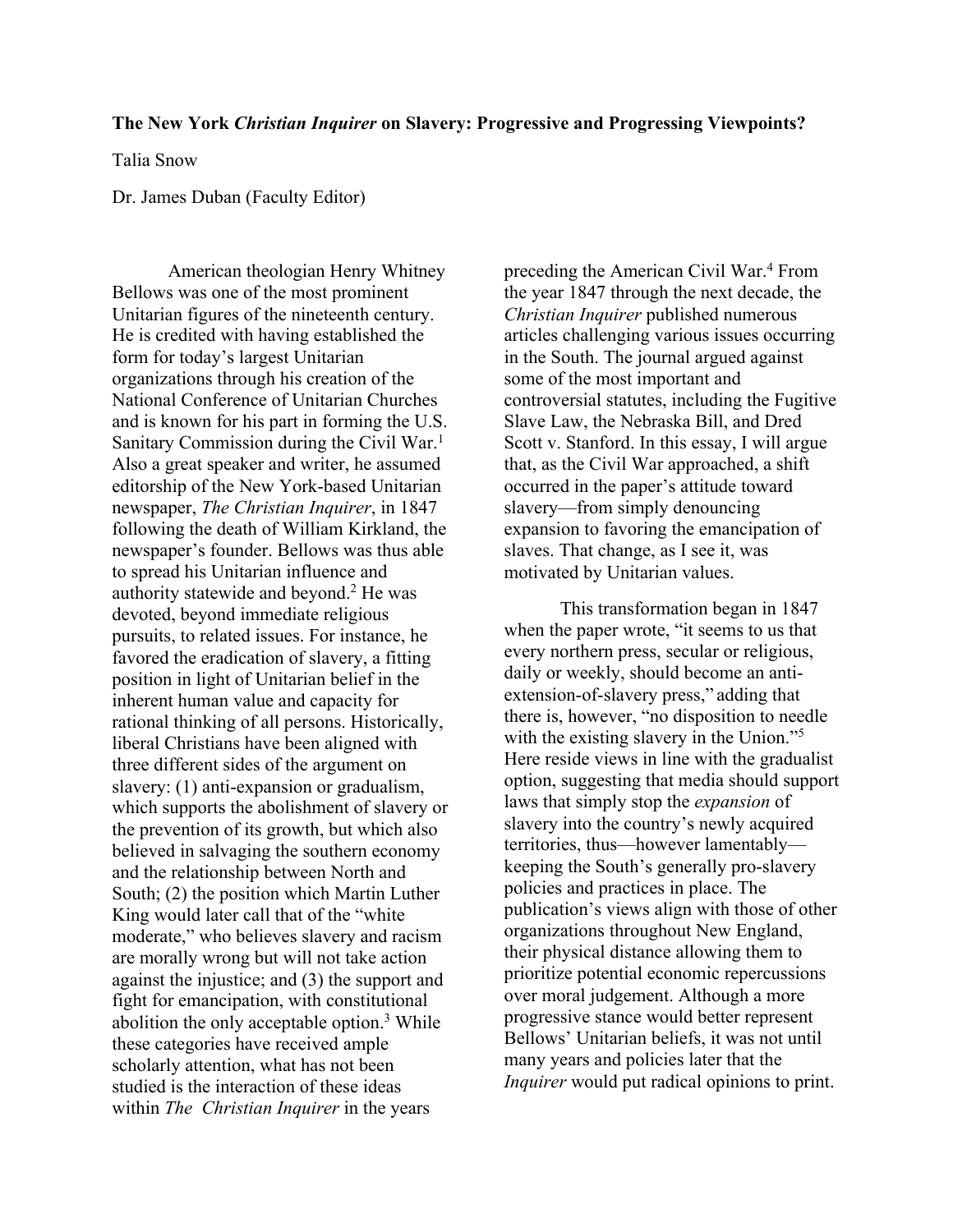Bellows begins to show this political preference for limiting the expansion of slavery, outlining his wish for newly acquired territories: "The brightest day our country has seen since the Declaration of Independence will be that in which Congress passes the resolutions declaring the perpetual independence from the tyranny of slavery of all territories hereafter added to the United States. It will be the finishing stroke of American Slavery."6 Here the newspaper, although referring to slavery as a "tyranny," merely focuses on the need for slavery to cease expansion. If, at this time, the newspaper believed in total emancipation, its editors would have written that the brightest day would be that in which all slaves were free. Though possibly sensible for its time, I propose that this stance resulted in residual guilt for Bellows and is ultimately what pushed him to support publicly the total abolishment of slavery.

His feelings of culpability surface in the year 1848 when the *Christian Inquirer*  challenges Thomas Clingman, senator from North Carolina, on his speech contending that the North has no constitutional right to withhold escaped slaves from owners.<sup>7</sup> The newspaper responded that while it may not be constitutional to go against Fugitive Slave policy, it is nonetheless immoral to assist slave owners. This argument is important, then, because it successfully inches the journal's position further away from that of the "white moderate" and approaches an outlook supported by the Unitarian belief in inherent human value. The newspaper's progression is shown in its 1849 challenge to the passivity of "antislavery organizations." After attending an American Anti-Slavery Society meeting, Bellows concluded that the society is opposed to slavery "in the abstract; opposed to it if it were a thing to be done over again; opposed to it, if they must take sides either

way, (which they need not); opposed to it so far as not directly to support it."<sup>8</sup> But they are "not opposed to it in a way to give slaveholders any apprehension, or slaves any hope!"<sup>9</sup> By challenging this emancipationist group, historically known for its mission to convince the North of the sin of slavery, we see a more proactive, but still cautious approach. Bellows, while qualifying his outrage, nonetheless illustrates that he will challenge any person or organization that is not doing their part aggressively to eradicate slavery.

*The Christian Inquirer* thus demonstrated a more assertive approach in its writings, but without yet calling for the liberation of slaves. The newspaper continued to print columns on the topic of the Fugitive Slave Law, but did not simply just advocate that the North frown upon the law. He instead suggested that the law be broken. He grounded that antinomianism on the assumption that any policy protective of slavery was sinful: "If God forbids us to return the fugitive, the Constitution and the law which commands us to do it are themselves sinful, and to be disobeyed by every righteous man."10 To support the rejection of such immoral policies, the paper advocates for what would now be referred to as a deconstructive, living-and-breathing interpretation of the Constitution: "When we can accommodate the Constitution, it is not well to change its terms. It is better that we should profit by its elasticity, than alter its form. We thus disturb less the veneration of the nation for the fundamental law."11 By aligning himself with a flexible understanding of the Constitution, Bellows qualifies his outlook on breaking the law, all the while empowering readers to consider their role in public policy.

After the Fugitive Slave Law went into effect in 1850, *The Christian Inquirer*'s commentary on slavery slowed significantly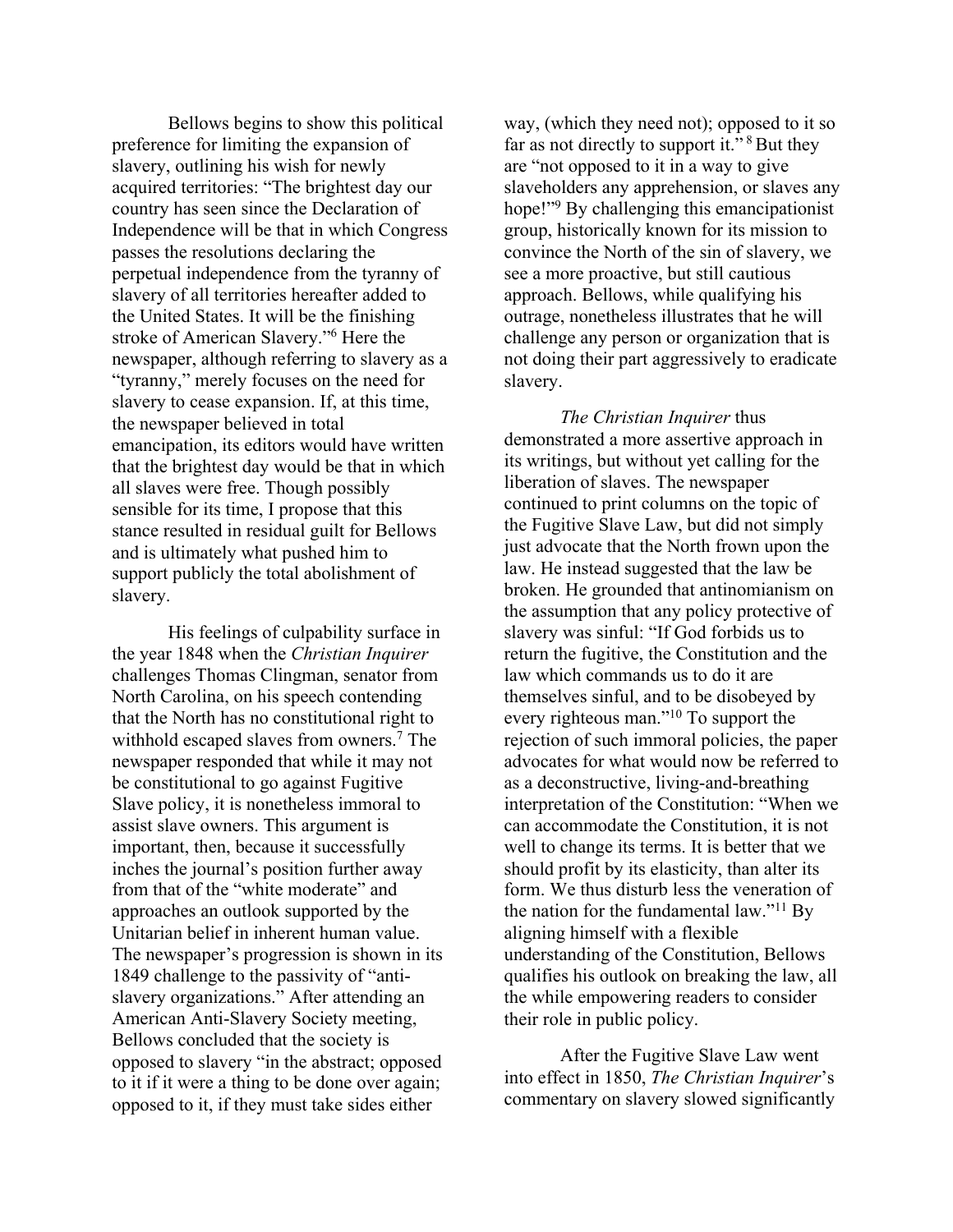as a result of Henry Clay's Compromise, which aimed to silence early calls for emancipation.12 But in 1852, the newspaper challenged a pamphlet titled "Slavery in the Southern States," which argues that slavery and "its evils are excusable on the same principle" as are other immoral occurrences, such as religious persecution.<sup>13</sup> This position is of course seen as unethical to Bellows, because Unitarians deemed mankind as inherently good; therefore, the argument that bad actions are justified by other wrongdoings was illogical. These values were also apparent in an 1854 column that states, "all those who love the elevation of all races must make friends of the slaveholder as well as the slave, explain to the slaveholder his shortsightedness, explain to the slave his capabilities."14 This is a clear representation of the Unitarian belief in forgiveness and the human capacity to be good and rational, which is essential in the *Inquirer*'s transition from anti-expansionist to emancipationist sentiment. For the Unitarian, virtue should be expected and sought after, with bad actions considered sinful but forgivable; hence, slavery should be abolished but also atoned for. Despite the belief of the Southern States, two wrongs do not make a right, but such transgression can be reconciled in the eyes of the liberal Christian.

Once the Nebraska Bill passed through Congress, a critical shift of opinions occurred in the newspaper's publications. The paper accounted for how, relative to new states,

> "risk was small in 1821, when Missouri was admitted. It was greater in 1845, when Texas was admitted. It was greater still in 1850, and greatest of all now; but even now probability renders such risk trifling, compared to what it will be hereafter. Every concession of the

North increases the political power of the slave States, making them more willing to dissolve the Union." $15$ 

The newspaper then announced that it would no longer be on board with current slave policies. While the editors remained moderate in previous issues, stating they would stay out of southern matters if slavery were curtailed from expanding, the newspaper now objected to the prospect of imminent slave-state expansion. This column also suggests that Unitarians were against expansionism and the concept of Manifest Destiny because such outlooks and policies promote the extension of slavery. Thus, the newspaper's position on the matter *had* to change if it were to stay true to liberal-Christian religious and moral principles.

Because Unitarians harbored values that they deemed universal, they thought that everyone would come to the same moral conclusions: "If at the end of that time there is still a majority in its favor, let it pass. We shall have done our duty. But you shall not hurry it through and make it a law without giving the country this opportunity."16 Here *The Christian Inquirer* recognizes that even if the Nebraska Bill passes through Senate, the newspaper had made a valiant effort to prevent it. The editors knew that their opinions, though strong, could not change the ruling. That said, their lament in some measure influenced other Northerners and politicians and relieved their guilt for not having sooner promoted the emancipation of all slaves sooner. Even if Bellows could not change the ruling, he might at least have expressed contempt for the bill; the newspaper will not stop writing about these issues because its editors "have acted on this principle, and propose to continue so to do in conducting this journal." $^{17}$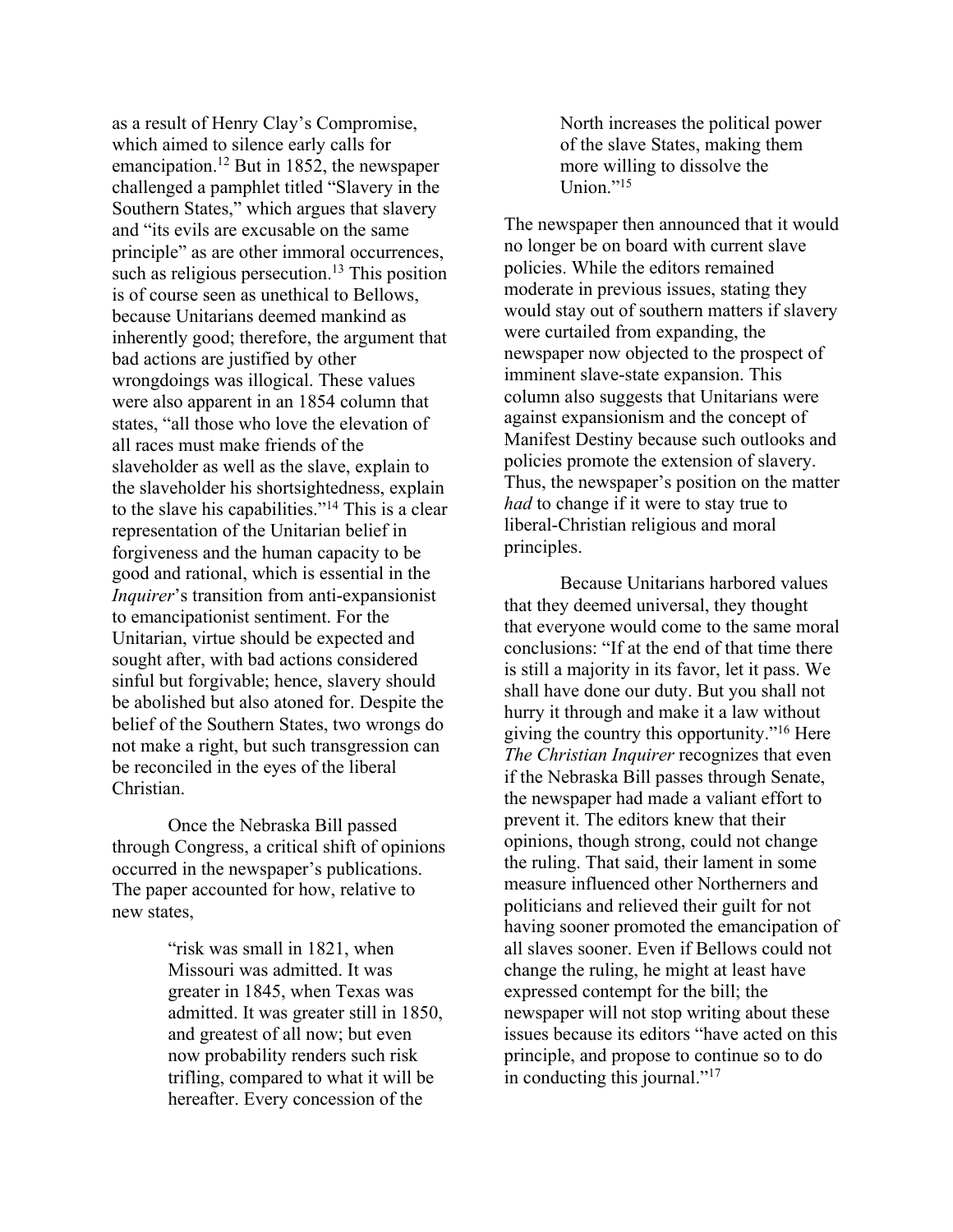The *Inquirer* made its largest step toward radical abolitionism (that, an abolition of a Union harboring slavery) in 1855:

> It would be a magnificent confidence in humanity and in the God of justice, to do that act of right, to undo that tremendous wrong, and take the consequences. I believe with all of my heart, that it would be utterly, sublimely safe, both for the whites and the blacks. What have the whites to fear from a race of the tenderness of whose affection towards them they are continually boasting?

This sentiment not only demonstrates Unitarian optimism toward the situation, but also strategically attempts to garner popular support for abolitionism as a political movement willing to dissolve the Union. Bellows still subtly avoids directly stating slavery should be illegal, presumably because he is still afraid of sparking too much controversy. But this peacekeeping changed when the paper published a piece titled "The Pro-Slavery Testimony," an article which argues that Northerners will never get on board with emancipation if the press continues to present southern slaves through a lens of Northern ignorance:

> In a state of society like this, can we expect the slave, out of sight and out of mind, the slave, the child of a barbarous race, clothes in darkness, and seemingly marked by Providence with external token of inferiority, a being who owes his partial civilization to the crime that tore him from his home — that ordinarily acquiesces in his bondage, and often huge his own chains— can we expect, in a partially Christianized and selfish community,

such as every people is, taken as a whole, that the case of the slave shall awaken deep sympathy and selfsacrificing devotion; shall take hold of the conscience and the heart of the Northern society? I appeal from the expectation to the fact. It does *not* take hold!<sup>19</sup>

If Northerners choose to ignore the political and social climate of the South, the issue will only worsen over time, rendering them equally responsible for any tragedies that might occur. To Unitarians, willful naivete is not an excuse for sinful behavior. Therefore, journalists must be informed on the realities of slavery and report without hesitation. The *Christian Inquirer* conveys strict intolerance for a false presentation of slaves, further appealing to their readers' conscience by pointing out that involuntary servitude not only goes against all principles of Unitarian religion but is also a disgrace to the U.S.:

> When we think *what a man is,* wherein the true dignity of a human being lies— in self-reliance, forethought, the bearing of his own burdens, the exercise of his own will, the discharge of his own conscience, the education and development of his own nature—what a commentary on the progress of Christianity, what a gloss upon our Constitution, what a libel on our civilization, is the legalized bondage of one-sixth of our population!20

Here we arrive at the truest form of Unitarianism, one that recognizes the disgrace that slavery brings to the country via slaveholders' total disregard for human intelligence and morality. The *Inquirer*  explains that the "roots of slavery lie so deep in the moral indifference and general inhumanity of society" that a true anti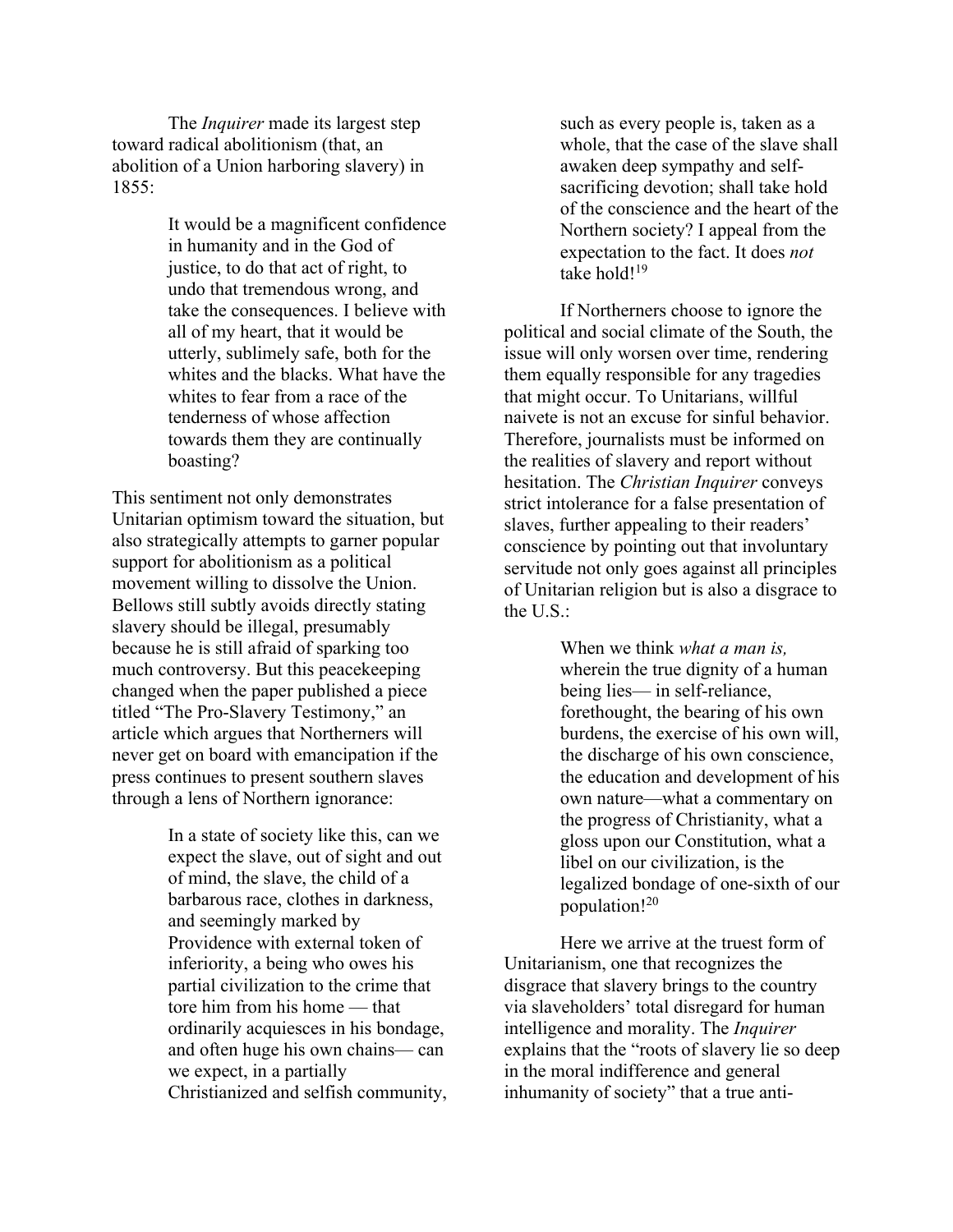slavery movement has not yet "fully comprehended its own dignity and importance."21 If the current effort were actually *against* slavery, it would not be so weak in opinion, but would insist on the protection of all people's dignity.

Attempting to spark a more just movement, Bellows used different techniques over the next few years better to communicate the *Inquirer*'s disapproval of popular outlook. These methods include book and sermon reviews, reprinting the columns of other newspapers, and writing about slavery with greater indignation. For instance, in 1856, the *Christian Inquirer* criticizes a sermon from a "Rev. Conway," who argues that society operates best when it respects and refrains from challenging others' opinions.22 The newspaper fights Conway's position and takes a firm stance in advocating the difference between right and wrong: "We must do all we can and as fast as we can to get rid of Slavery, with a due regard to political obligations we have assumed. We are determined on that point. And the South has got to learn to bear our indignation and hatred of Slavery."23 The newspaper then goes on to say that Conway's suggestions are utterly misguided, if only because passivity is a sin when concerning an oppressive system. Commenting on the positions of a different religious group, Bellows prints a column called "Calvinism and Liberty," which suggests that even the Calvinists, whose version of Christianity they "detest," are on the right path.24 Because they take a stance against slavery, Bellows can "trust the piety, intelligence, and influence" of the Calvinist church.25 Further writings detail the negligence of leaving slaves uneducated, calling it an act of "cruelty against slaves."26 Such conviction shows that the *Inquirer* finally accepted that slavery was not only a crime of exploitation but was also a blow to

the human capacity for reason—a Godgiven faculty and right.

Recognizing that slavery had no moral place within Unitarian principles, the paper announced that both Bellows and his ministry openly opposed the expansion of slavery and even considered the prospect of dissolving a Union harboring such sin. Bellows, said the newspaper, has "committed himself fully to the position of the Republican party, and boldly declared his preference even for disunion itself rather than submit to the dictation of the Slave Power."<sup>27</sup> His support for the abolition of the Union is noteworthy because most northern politicians altogether avoided anything that could lead to Southern secession. The newspaper extends Bellows' sentiment, quoting pieces of the Constitution to advance their argument: "To keep a man from liberty, then, is to keep him from happiness—from the possibility of happiness; or, as our own Declaration of Independence phrases it, 'the pursuit of happiness'—one of its three 'inalienable rights.'" Human servitude, by contrast, had "taken from the slave the promise of this life."28 By quoting this passage, the *Inquirer* anticipates the ideas of the  $13<sup>th</sup>$  amendment, suggesting that if the right to happiness belongs to *all people*, so does citizenship.

Having already established a bolder take than most Northerners by accepting the possibility of a divided country, Bellows went a further in promoting his Unitarian beliefs through an article that appealed to readers' emotions. He describes a story about a young African American musical prodigy and humanizes him by celebrating his skill and intellect.<sup>29</sup> This publication, though short, is deeply rooted in Unitarian values and fights for unprejudiced belief in human reason by suggesting that talent and intelligence reside in all people. Reinforcing that idea that *The Christian Inquirer* had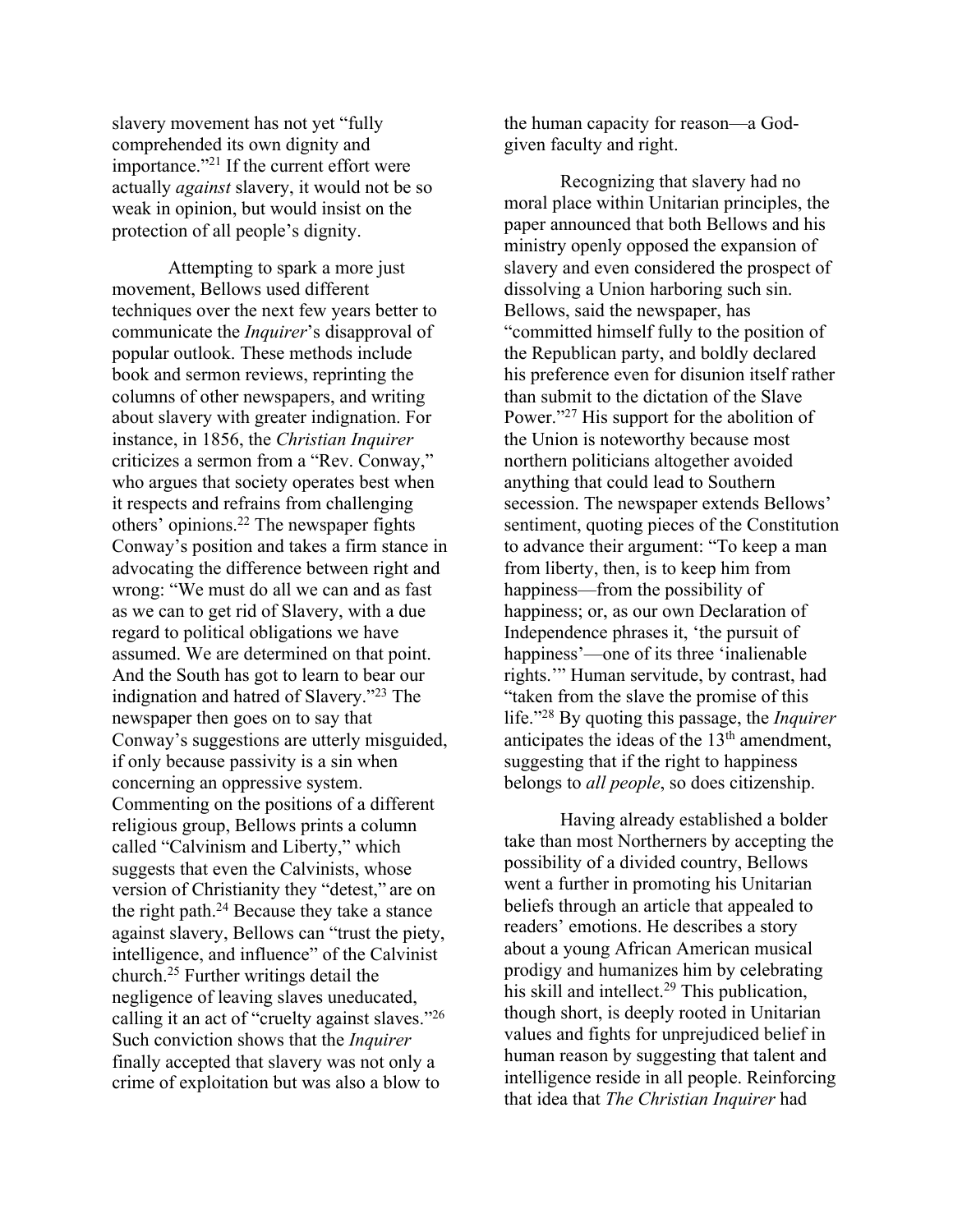shifted from overt political editorials to more emotive modes of persuasion is a review in the newspaper of "The Autobiography of a Female Slave."30 Despite the misleading title, the author, Martha Griffin Browne, was actually a white slave owner turned abolitionist. While the story is not an actual autobiography, it is reviewed as having powerful descriptions of events and trials that many slaves faced and "remains a powerful anti-slavery narrative."31 *The Christian Inquirer*'s column argues that it "glows with the most impassioned indignation" of all books yet.<sup>32</sup> The newspaper affirmed that the book seems powerful in influencing Northern emancipationist opinions, as Bellows believed ignorance to be a to be a chief contributor to the persistence of slavery. By encouraging his readership to engage with anti-slavery narratives, he pushes readers toward what he sees as the future of the emancipationist movement, not just showing kindness to slaves, but also taking slaveowners publicly and embarrassingly to task.

After sharing such heart-wrenching slave narratives, *The Christian Inquirer* breaks from subtlety all together, publishing its most hard-hitting piece yet, "What Can Save America?"33 This column illustrates the country's sinful and selfish qualities and serves as one last barb in the guilty conscience of readers, criticizing society and its tolerance for slavery: "We have been in a crisis since '76, and we shall be in a crisis probably for a century to come;" every day "the destiny of a new world unfolding, and the character of a hundred generations to come taking its hue from what we are all saying and doing day to day along this common, beaten path of life."34 This daunting depiction of America aims to scare readers, and then presents them with the solution—everyone must return to God. "The dark scroll of passion, appetite,

selfishness, sin, unrolls in every morning's newspaper. The dollar is the god of this world."35 The *Inquirer* wants its readers to look at the world around them and fear what slavery has made of it, calling them to worship and be faithful to God's wish for equality among men. Bellows saw selfishness, greed, and the exploitation of human life, and he exposed it, knowing that his God would never reward a deliberately indifferent world. This brutal honesty comes only four years before the onset of the Civil War and shows that *The Christian Inquirer*  was not only a forerunner of the emancipationist movement but was also quick to acknowledge the abysmal social and political environment of the country brought on by slavery. These positions, however, were not developed overnight; they were a decade in the making, each submission inching ever closer to a fully formed anti-slavery presence.

These opinions, formally evading scholarly notice, express sentiments that, based on responses to the *Inquirer*'s criticism of passivity, clearly had significant impact. It is therefore essential to recognize the importance of the publication's voice during this pivotal time. This period is just one chapter in the unsettling history that surrounds America's formation: Native American tribes forcibly removed from their land and slaves packed into ships to suffer the Middle Passage and whatever loomed on the other side. This bleak period of the country's history coincides with its celebration of Manifest Destiny. Although a principle once considered a birthright, it nonetheless inflicted pain on hundreds of thousands, merely for profit. Moreover, the nationalist values which anchored these tragedies survive in  $21<sup>st</sup>$ -century globalism. As with Manifest Destiny, globalization is often driven by fiscal purposes, money being prioritized over the human life and dignity. In this ever-connected world, the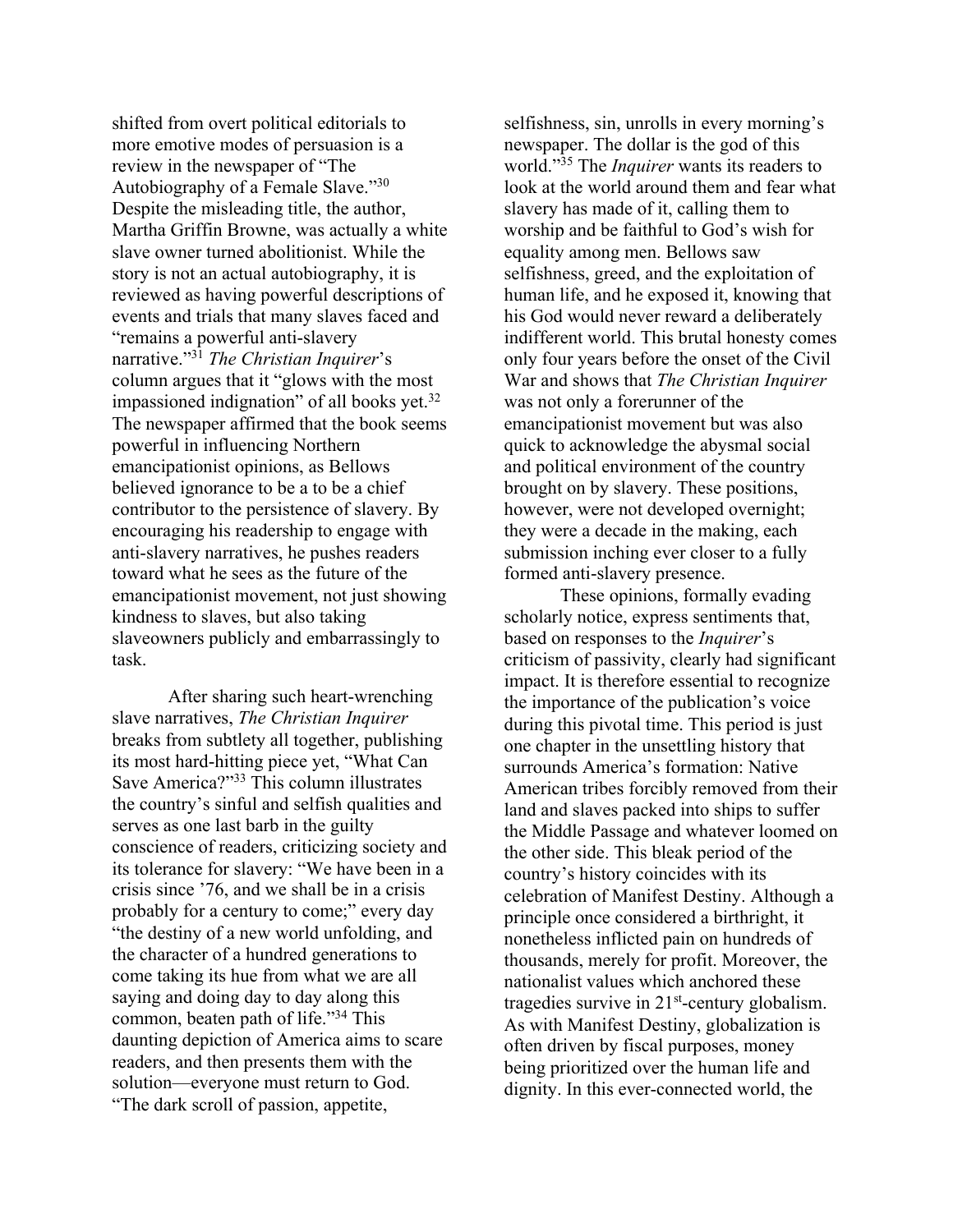U.S. has become infamously guilty of "fixing" countries by imposing incompatible with those of other cultures. American global policy, which should theoretically advance other countries, instead often generates a spiral of negative consequence. Globalism has even paved the way for the horrors of human trafficking, now known as "modern slavery." While these unfolding issues should insult our very humanity, technological advancements often blind us from confronting the consequences of globalism in the same way that the *Christian Inquirer* did with slavery. Bellows illuminated the self-serving principles of the nineteenth century and warned what was to come were people to continue to worship money as "the god of this world."36 Yet over a hundred and fifty years later, America refuses to recognize the full impact of its actions on the past, present, and future. Despite vows never to let history repeat itself, the country continues to be guided by the selfish and separatist values, against which the *Inquirer* extensively warned.

*The Christian Inquirer* challenged the idea that it was acceptable simply to "dislike" slavery and instead suggested that opinions do nothing without action. Bellows presented the Unitarian belief that neither oppression nor cruelty can be stopped if people are complacent. He confronted selfserving perspectives, challenging readers to uphold strong moral standards regardless of their distance from or experience with slavery. Not only were these opinions forward thinking, but also they predicted the future of American politics and judicial interpretations of the Constitution, suggesting that the Inquirer was on the right side of the country's past.

## **Notes**

1. Evans, M. (2004, June 4). Henry Whitney Bellows. Retrieved from

https://uudb.org/articles/henrywhitneybello ws.html

2. Duban, J. (1988). "From Emerson to Edwards: Henry Whitney Bellows and an "Ideal" Metaphysics of Sovereignty" (p. 392, note 16) *Harvard Theological Review, 81*(4), 389-411. Doi:10.1017/S0017816000010178:

3. King, M. L. (1994). *Letter from the Birmingham Jail*. San Francisco: Harper San Francisco.

4. Cameron, D. C. (2014, May). *Conrad Wright Lecture*. Cambridge. https://uuhhs.org/researchresources/unitarians-universalists-slaveryconrad-wright-lecture/

5. Bellows, H. W. (Ed.). (1847, January 16) *Christian Inquirer* (p. 54). *New York Christian Inquirer*.

6. Ibid.

7. Bellows, H. W. (Ed.). (January 08, 1848). *Discussion of Slavery in Congress* (p. 50). New York Christian Inquirer.

8. The Editors of Encyclopaedia Britannica. (2016, July 28). American Anti-Slavery Society. https://www.britannica.com/topic/American-Anti-Slavery-Society; Bellows, H. W. (Ed.).

(1849, May 12). *Abolition Meetings*. *New York Christian Inquirer*

9. Bellows, H. W. (Ed.). (1849, May 12). *Abolition Meetings* (p.2). *New York Christian Inquirer*

10. Bellows, H. W. (Ed.). (1850, November 23). *The Disagreeable Duty* (pp. 1–2). *New York Christian Inquirer.* 

11. Ibid, p.2.